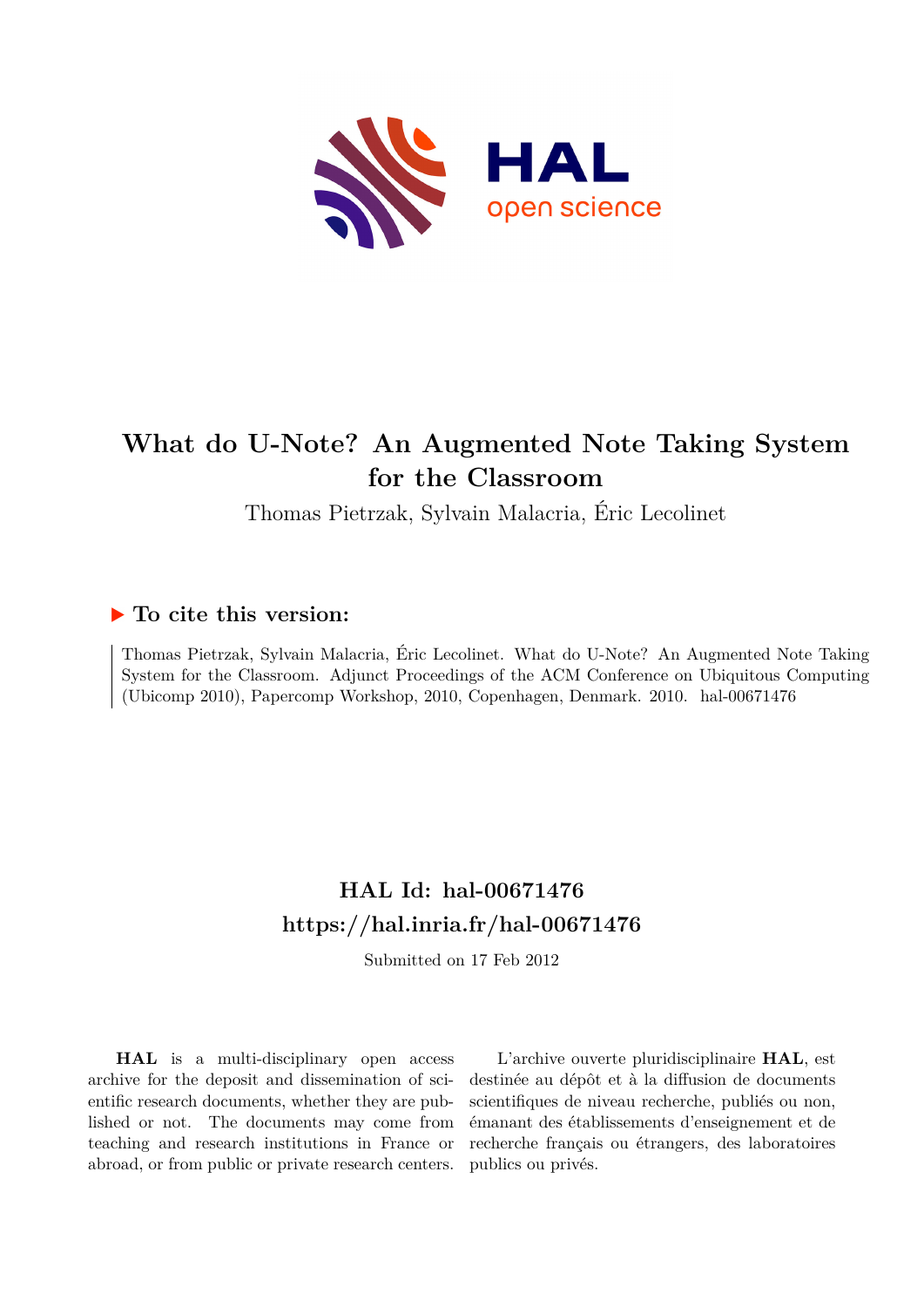# **What do U-Note? An Augmented Note Taking System for the Classroom**

Thomas Pietrzak Telecom ParisTech LTCI, INFRES pietrzak@enst.fr

Sylvain Malacria Telecom ParisTech LTCI, INFRES malacria@enst.fr

### **ABSTRACT**

We present U-Note, a new system that helps children to study their lessons. It links a paper notebook and digital documents in order to reconstruct the context of the class. This system makes it possible for students to browse the teacher's documents at the state it was when he wrote the words he is currently reading. The student can also add information he found on internet. We first discuss the interviews we had with teachers, that led to the design of the system. Then we describe the system itself, which consists of a capture system, and a browsing application.

### **Author Keywords**

Augmented classroom, digital pen, Digital lecturing environment, capture and access

### **ACM Classification Keywords**

H.5.2 Information Interfaces and Presentation: User Interfaces—*User-centered design*

### **INTRODUCTION**

As teachers become more fluent in digital media and the cost of laptops, beamers and recording tools keeps decreasing, teachers may have to orchestrate classes that rely on both physical and digital tools and media. As a consequence, experiments with digital teaching that used to be feasible only in universities, can now be experimented with a younger population, in any high-school setting.

In addition to oral explanations and writings on whiteboards, high school teachers we interviewed use presentations, videos, web pages and specialized applications. On the other hand, students still use pen and paper to write their notes. There are many reasons for that: pen and paper is cheap, easy to use and not distractive [\[5,](#page-4-0) [6\]](#page-4-1). Yet, when students review what they wrote during the class in their notebooks, the rich and interactive multimedia experience from the classroom is lost.

Aurelien Tabard ´ IT University of Copenhagen auta@itu.dk

Eric Lecolinet ´ Telecom ParisTech LTCI, INFRES elc@enst.fr

In this paper we present the initial stages of the design of U-Note, an application that aims at augmenting the students' paper notes by linking them with the documents used by the teacher in the class. We particularly focus on the granularity of the link between documents. For example our system allows to link a word in a notebook to a particular slide in a slide show. Students can also directly interact with digital documents and consult them along with the notes.

Our study began by interviewing secondary and high school teachers. This helped us to define our motivations and to focus on the real needs of users. After reviewing existing systems, we designed a new system called U-Note that provides features required according to our investigations.

### **INTERVIEWS WITH TEACHERS**

In order to better understand how digital materials are used in classrooms nowadays, we visited a high school located in inner Paris. We interviewed three teachers with students ages, ranging from 11 to 21 years old: middle school (11- 15), high school (15-18) and cram school (18-21). Each teacher was interviewed separately, for one hour. We focused on their use of paper and digital materials during 'normal' classes, practical classes, and outside of the classroom.

*Uses of paper:* we identified paper as the primary medium used by pupils for sharing, editing, and knowledge keeping.

*Paper notes as a record:* students used to write notes on notebooks in every class. In primary school they copy the lesson the teacher writes on the blackboard. In middle school the teacher dictates and write keywords on the blackboard. In high school students take notes upon the teacher's speech. However, teachers are also using modern multimedia equipment such as computers and beamers, but this is done more occasionally as a way to augment lectures with digital documents. These digital materials can be of different kinds, depending on the topic of the lesson: for instance videos for history or biology, or interactive demonstrations for Mathematics or Biology. Unfortunately, these materials are generally not available any longer after the class as they can hardly be printed out and distributed on paper by teachers. Alternatives consists in sending emails containing the multimedia resources, but this is not a widespread practice.

A striking finding of our study is that the main medium used for recording is still paper transcripts even when students do their work by using computers. For example, we could

Submitted for review to Papercomp workshop.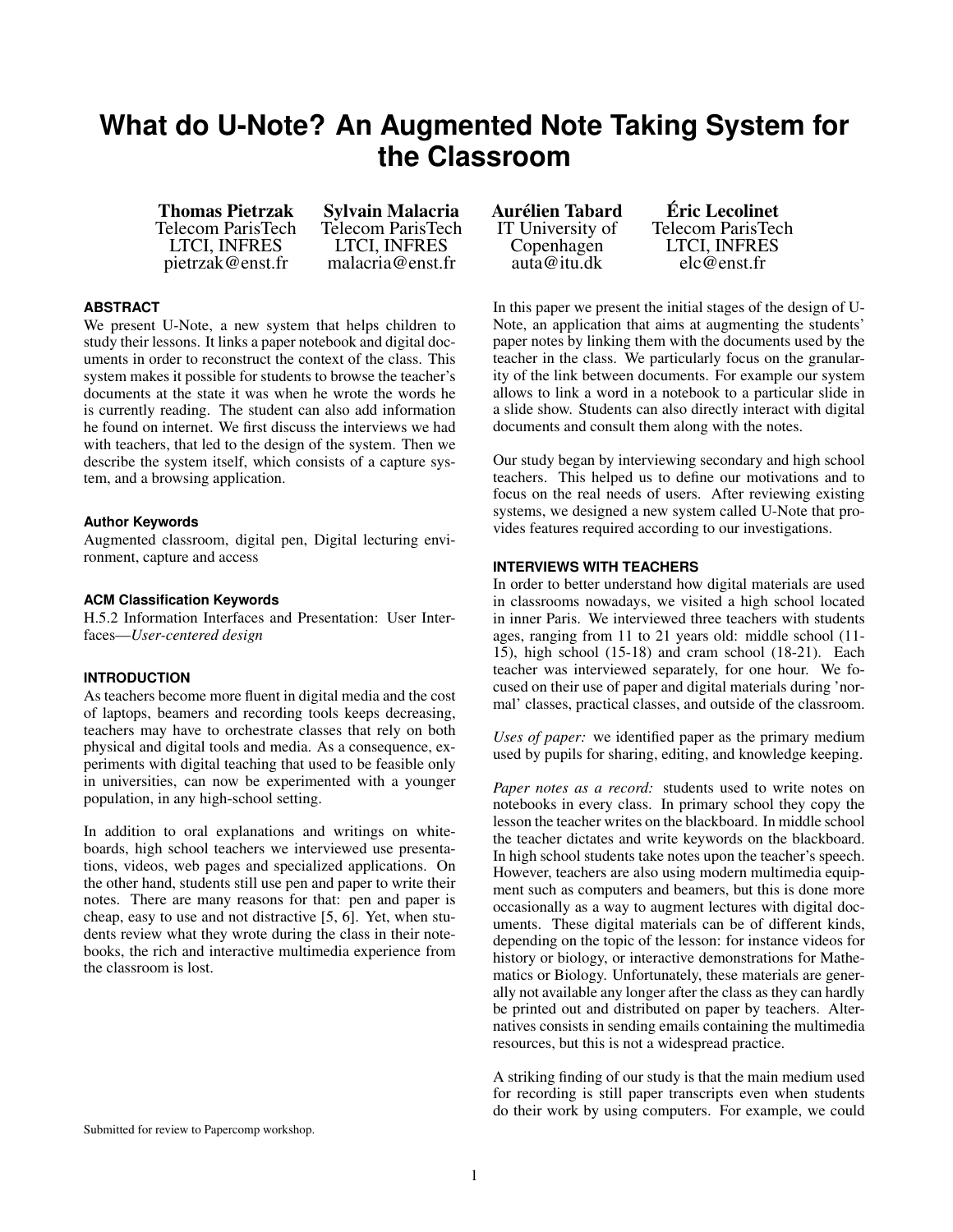observe a case where students had to perform some exercises on a spreadsheet, but would eventually have to report results and how they solved the problem on paper. An interesting point here is that not only paper makes it easier for the teacher to go through the students' work, but it also makes it possible for the teacher to annotate the students' work and write comments and advices.

*Sharing:* we also identified sharing ease as an important motivation for using paper in the classroom. Because paper is relatively inexpensive and copy facilitates already exists in high schools, paper documents can be reproduced quickly and distributed extensively. For instance, teachers frequently distribute printouts to complement the teaching-book.

*Edition:* the ease of combining heterogeneous paper materials together makes it a good candidate for editing and putting together final versions of documents. Students use their notebooks or binders to attach paper documents to their notes. We noticed that teachers often use text tools such as Word for editing text. But this text was often printed and merged with other paper resources copied from an external resource such as books, web pages, or hand-written notes, before being distributed to students or used as an help during the lecture.

#### **Implications for design**

we are currently running more interviews to assess our initial observations. In particular we are setting-up questionnaires for pupils and teachers to gather more information on the use of digital tools. Nevertheless, this preliminary work highlighted that paper is still the central medium for organizing information in the class. As said before paper notes do not currently hold any type of digital information. In the following section, we present the system we propose for augmenting paper notes with digital information. Then we will present existing annotation systems that makes it possible to conjointly use paper and digital documents.

### **U-NOTE**

Our first investigations led us to design a system that allows to combine student's notes with teacher's documents. We centered our design around several principles:

- The navigation is centered around the student's notes: the notebook remains his main source of information.
- The link must be as specific and precise as possible: scholar documents are full of information, the student must be able to locate easily the piece of information he is searching for.
- The student must be able to browse the documents: students that misunderstood the lecture may want to freely read them again.

The U-Note system allows the student to reconstruct the context of the class. He can use his paper notebook to browse all the documents shown by the teacher, and add his own data, typically web links, comments or text excerpts that he collected from the web. The system consists of two independent parts.

One part is used by the teacher. It records events occurring during the class. The other part is used by the student to access the documents. The student writes his course on dot-pattern paper with an ANOTO digital pen setup in batch mode. When he is at home he plugs the pen on the USB dock and the strokes are transmitted to the student application (figure [1\)](#page-3-0) to be processed. This application downloads the history of the class from the teacher's server application. Timestamps of strokes and events allows to link them precisely. The student can also interact directly with his notebook with a digital pen in streaming mode. When he points on a stroke, he can access the documents shown by the teacher at this time. The same operation can be done in the student's application by clicking with the mouse.

#### **The teacher's module**

Nowadays teachers use multimedia files in their lectures, in particular in secondary school and high school. The purpose of this part of the system is to record the context of the class with high precision. It is composed of several programs and plugins.

We developed a Powerpoint extension that records information like presentations loads, unloads and slide changes. This plugin allows to know precisely which slide of which presentation was shown at a given time. The same functionality is offered for web pages by a Firefox extension. Finally teachers also use audio or video recordings in their lectures. We developed a multimedia player that records load, unload, play and pause actions on these files. All these extensions send events to a central server. This server generates a log file of the class, that is sent along with the documents to the student's application. Finally we also capture the teacher's oral explanations using an audio recorder software running on the teacher's PC. The program allows the teacher to stop the recording, typically when there is rampus in the class. Additionally the system can also take into account events generated by an interactive whiteboard, when available. The teacher's writings on the whiteboard is then made available to the student.

#### **The student's module**

The goal of the student's module of the system is to help studying lessons by reconstructing the context of the classroom. For instance when reading his notebook, the student may reach a part he did not understand. Clicking on the notebook in an appropriate way (described later), will make them possible to access all data related to this specific part of the course, *i.e.* (depending on what was actually recorded): the oral recording at this moment, the slide that was displayed at that time, the writing the teacher was making, etc.

*Technology:* in order to realize this we need a link between the handwritten notes and the events recorded by the teacher's module. Digital pens can not only be used for writing on paper, as usual pens but they are also able to store the handwritten strokes and to send them to a computer. Two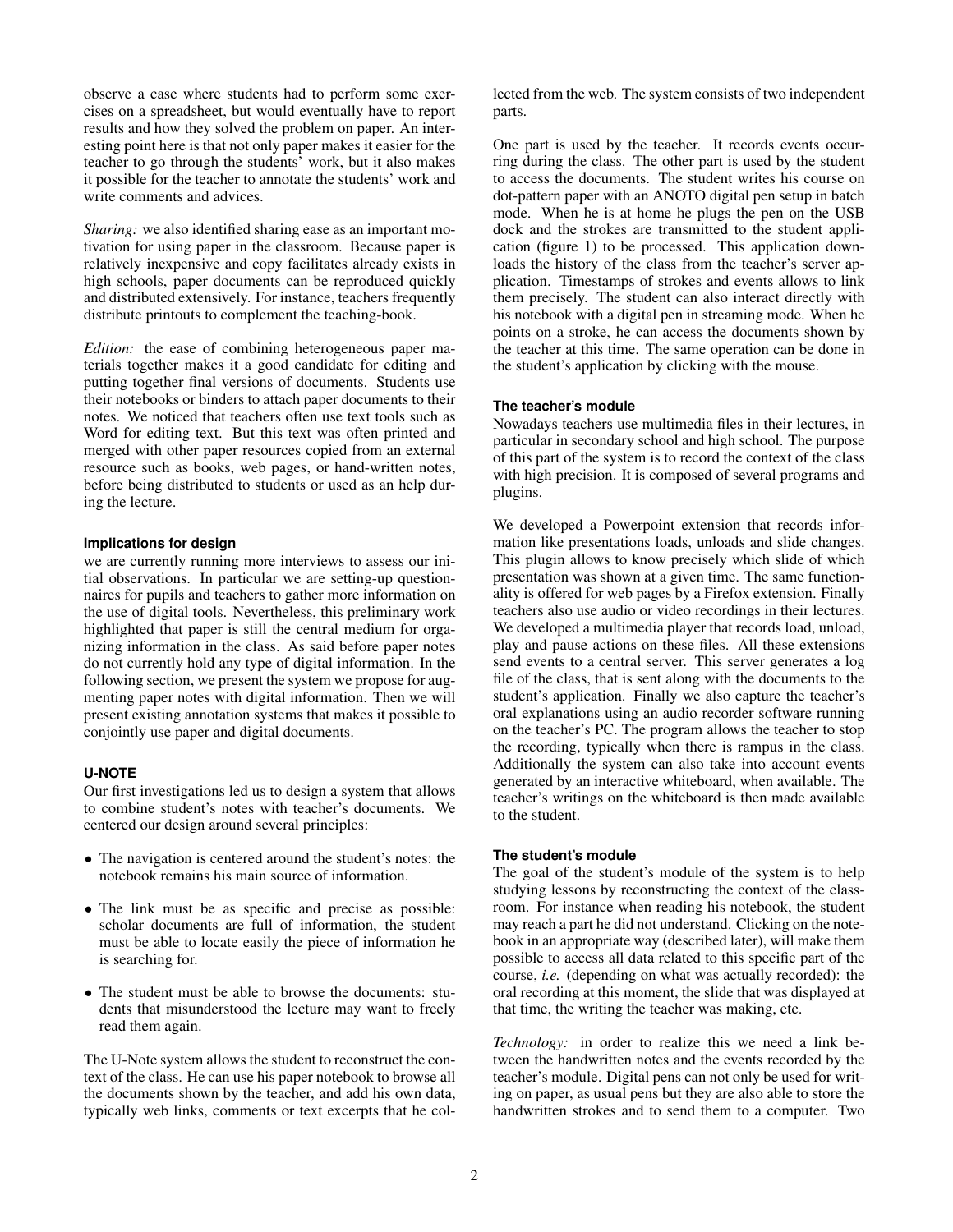

<span id="page-3-0"></span>Figure 1. Screenshot of the student's application. a) notebook view. b) miniatures. c) timeline. d) post-it.

main kinds of technologies are currently available as described below.

Several models of digital pen rely on ultrasonic position detection (e.g.  $Epos<sup>1</sup>$  $Epos<sup>1</sup>$  $Epos<sup>1</sup>$  and  $Z-Pen<sup>2</sup>$  $Z-Pen<sup>2</sup>$  $Z-Pen<sup>2</sup>$ ). The user must then clip an USB key on the top of the paper sheet, and use an electronic pen. Any kind of paper can be used as the device captures and stores every stroke relatively to the USB Key. However, the user has to re-clip the USB key every time he starts writing on a new page. This means that he cannot modify previously written pages. This strongly limits possibilities for interaction.

The  $ANOTO<sup>3</sup>$  $ANOTO<sup>3</sup>$  $ANOTO<sup>3</sup>$  technology allows to digitize strokes in a more natural way. The counterpart is that specific paper must be used together with a dedicated pen. More specifically a dot pattern must be printed on the paper sheets. AN-OTO pens offer one or two operating modes depending on the model. In streaming mode the strokes are directly sent through bluetooth and processed on the fly. In batch mode, strokes are recorded in an intern memory, and processed later when the pen is plugged on an USB dock. The important idea is that these strokes not only have a spatial value, but also a temporal value. The temporal value is absolute, so it can be used to link the teacher's events to the student's strokes. In our study we used a Nokia SU-1B model that allows both modes. The student uses the pen in batch mode in the class, and in streaming mode when he is back at home.

*The notebook view:* the main component is a view of the notebook (figure [1-](#page-3-0)a). It contains the strokes recorded with the digital pen. This view is useful in the situations when the student's notebook is not with reach. The student will probably prefer to read notes on his notebook otherwise, so that the view can be hidden on demand.

*The miniatures:* the part of the GUI display makes it possible to explore the teacher's documents while reading the notes. Four kinds of components can currently be displayed in this area (figure [1-](#page-3-0)b). The first component allows to view a miniature of a Powerpoint presentation. The user can browse the miniatures of the slides, and open the file in Powerpoint. The second one is a web view. The third one is a multimedia player, that can read audio and video files. The fourth one is a viewer for interactive whiteboard.

*The timeline:* the purpose of the timeline is to provide a visual link between the notebook and the digital documents (figure [1-](#page-3-0)c). Using the timeline, the user can explore the chronology of events that occurred during the class, and see which slides, webpages and videos were shown and when. The user can click on the items to open a miniature of the corresponding document in the same state than during the class. Pupils can also tap on their notebook with the AN-OTO pen setup in streaming mode to open documents that were displayed when they wrote the word under the pen tip.

If the dynamic of the class is important, the student can replay the class from a given point. A red dot moves over the strokes to show what was written and when. The miniatures are updated to show the exact part of the documents shown at this time in the class.

*Post-its:* while doing his homework or studying his lessons, the student will sometimes search for additional informa-

<span id="page-3-1"></span><sup>1</sup><http://www.epos-ps.com>

<span id="page-3-2"></span><sup>2</sup><http://www.danedigital.com/6-Zpen/>

<span id="page-3-3"></span><sup>3</sup><http://www.anoto.com>